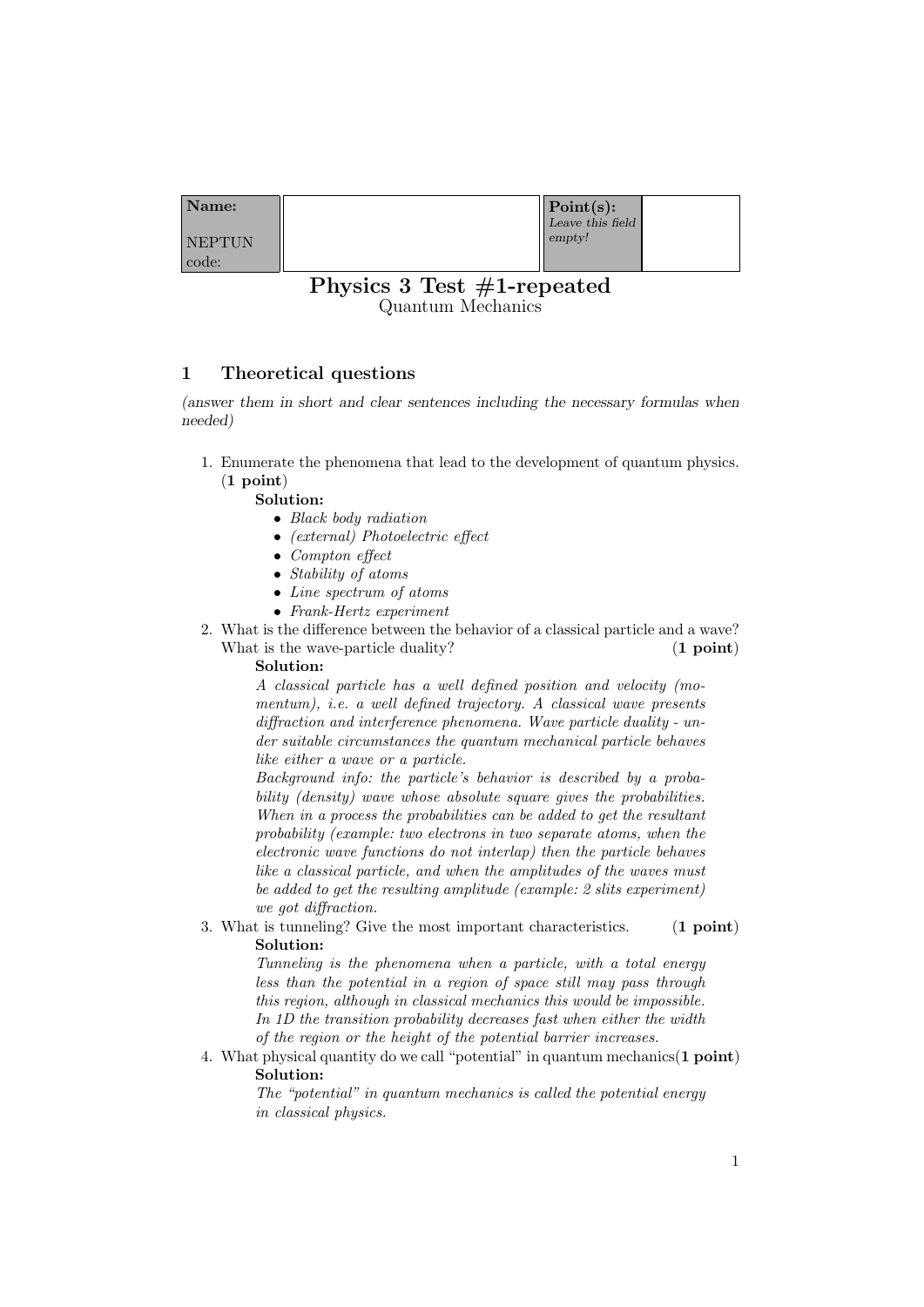5. What do we call an atomic orbital? What is a molecular orbital? (1 point) Solution:

> An atomic orbital is the wave function of the electron inside the atom. The molecular orbital is the same for a molecule. (In chemistry the same term may be applied to the region of space where the electron is found with suitable high  $(e.g. 90\%)$  probability.) Background info:

6. How can we determine the solution of the time-dependent Schrödinger equation from the solutions of the stationary equation? (1 point) Solution:

> The eigenfunctions of the time dependent Schrödinger equation are the products of the eigenfunctions of the corresponding stationary Schrödinger equation and the function  $e^{-E/\hbar t}$ . Therefore the solution of the time dependent equation may be written as a linear combination of such products.

In 1D e.g.:

$$
\psi(x,t) = \sum_E \phi_E(x) e^{-E/\hbar t}
$$

7. What are selection rules and what do they mean? (1 point)

## Solution:

Selection rules constrain the possible transitions of a system. They can be formulated for electronic, vibrational or rotational transitions. Examples: for electronic transitions the total angular momentum difference between the initial and final states must be an integer multiple of  $\hbar$ . Transitions prohibited by a selection rule may still happen by allowing other kind of interactions taking place. Usually these transitions have a much smaller probability than the one prohibited by the selection rule.

8. Is it always true that the wave function of a system of electrons must be antisymmetric for the exchange of the coordinates of two electrons? Explain. (1 point)

#### Solution:

False. The total wave function (including the spin) of a system of electrons must always be antisymmetric to the exchange of the coordinates of two electrons. This wave function can be written as a product of two functions. One that depend on the spatial coordinates of the electrons the other one depends on their spin. So when the spin dependent part is antisymmetric the spatial coordinate dependent part must be symmetric.

9. What is hybridization? (1 point)

#### Solution:

Hybridization means the mixing of atomic orbitals to create orbitals which qualitatively describe the atomic bonding in molecules. Their name is derived from the corresponding atomic orbitals used. Example: an  $sp^3$  orbital is the linear combination of one s and 3 p orbitals (like in  $CH<sub>4</sub>$ )

10. What are the assumptions of the Bose-Einstein and of the Fermi-Dirac statistics? (1 point)

Solution: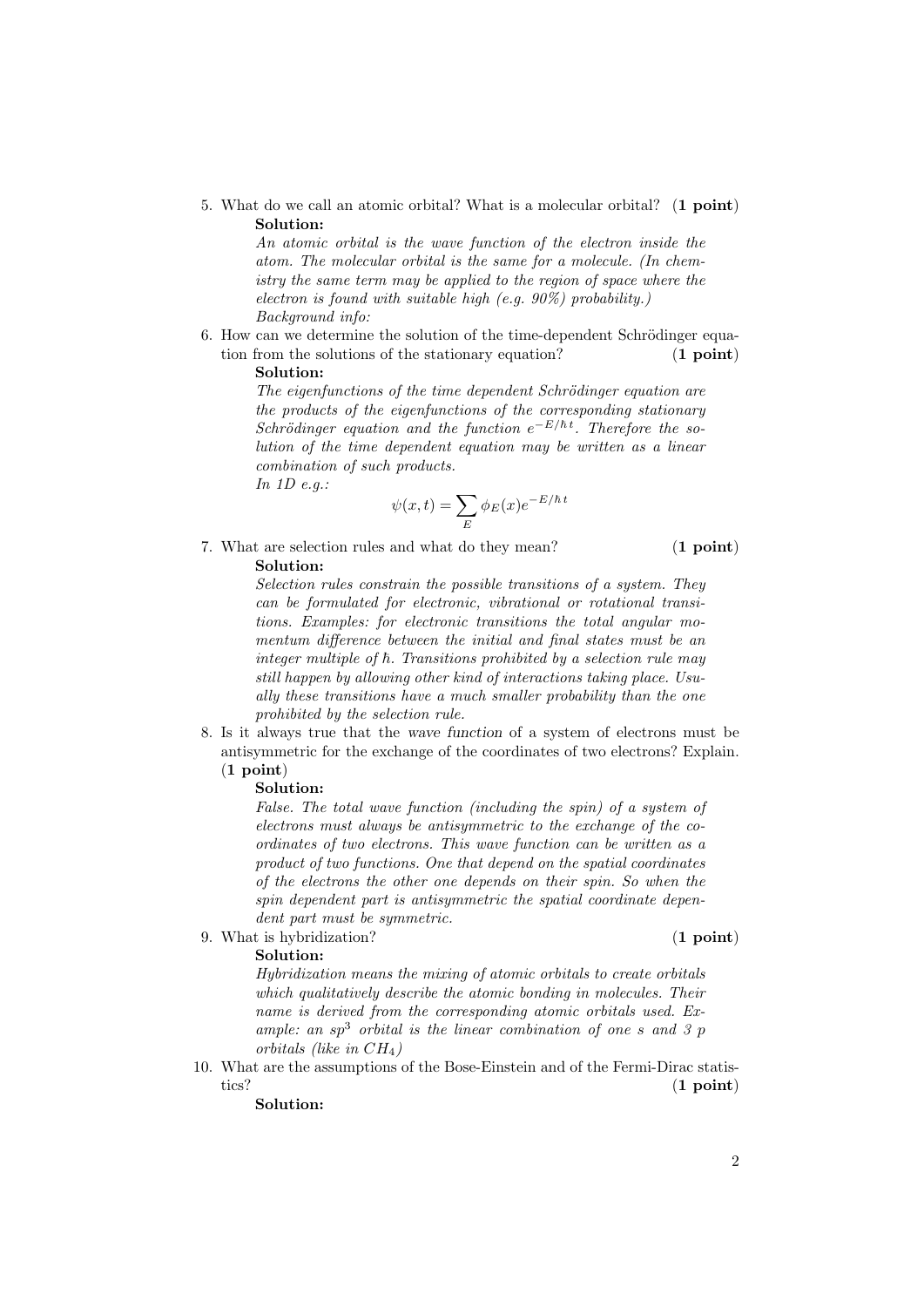Both statistics are valid for indistinguishable particles. Fermi-Dirac statistics is valid for half-spin particles called fermions (like electrons) where no two particle may occupy the same quantum state, while Bose-Einstein statistics is valid for particles of integer spin (bosons), where any number of particles may be in the same quantum state.

## 2 Problems

Useful constants:  $h = 6.63 10^{-34} Js$ ,  $e = 1.6 10^{-19} C$ ,  $m_e = 9.1 10^{-31} kg$ 

11. What is the acceleration voltage in an electron gun, if the average wavelength of the emitted electrons is 3.1 nm? (2 points)

Solution:

$$
p = \frac{h}{\lambda}, \quad E = \frac{p^2}{2m_e} = e\Delta U \Rightarrow \Delta U = \frac{p^2}{2m_e e} = \frac{h^2}{2m_e e \lambda^2}
$$

$$
\Delta U = \frac{(6.63 \, 10^{-34})^2}{2 \cdot 9.1 \, 10^{-31} \cdot 1.6 \, 10^{-19} \cdot (3.1 \, 10^{-9})^2} = 0.16V
$$

12. An electron is confined in a 3D potential box with sides  $10 \mu m$ ,  $20 \mu m$  and  $30\mu m$ . Give the energy and degeneracy of the 3 lowest states. (2 points)

## Solution:

The possible energy levels in one direction:

$$
E_n = \frac{h^2}{8 m_e L^2} n^2
$$

therefore in 3D

$$
E_{n_1, n_2, n_3} = \frac{h^2}{8 m_e} \left( \frac{n_1^2}{L_1^2} + \frac{n_2^2}{L_2^2} + \frac{n_3^2}{L_3^2} \right)
$$
  
= 6.02 10<sup>-28</sup>  $\left( \frac{n_1^2}{1} + \frac{n_2^2}{4} + \frac{n_3^2}{9} \right) [J]$   
= 3.76 10<sup>-9</sup>  $\left( \frac{n_1^2}{1} + \frac{n_2^2}{4} + \frac{n_3^2}{9} \right) [eV]$ 

The 3 lowest lying energy states can be determined by trying out different combinations of the 3 numbers and selecting the 3 smallest values:

| n <sub>1</sub> | n <sub>2</sub> | $n_3$ | factor |  |  |  |
|----------------|----------------|-------|--------|--|--|--|
|                |                | 1     | 1.36   |  |  |  |
| 1              | 1              | 2     | 1.47   |  |  |  |
| 1              | 2              | 1     | 1.61   |  |  |  |
| 2              | 1              | 1     | 2.36   |  |  |  |
| $\mathfrak{D}$ | 2              | 1     | 2.61   |  |  |  |
| 1              | 2              | 2     | 1.72   |  |  |  |
|                |                | З     | 1.58   |  |  |  |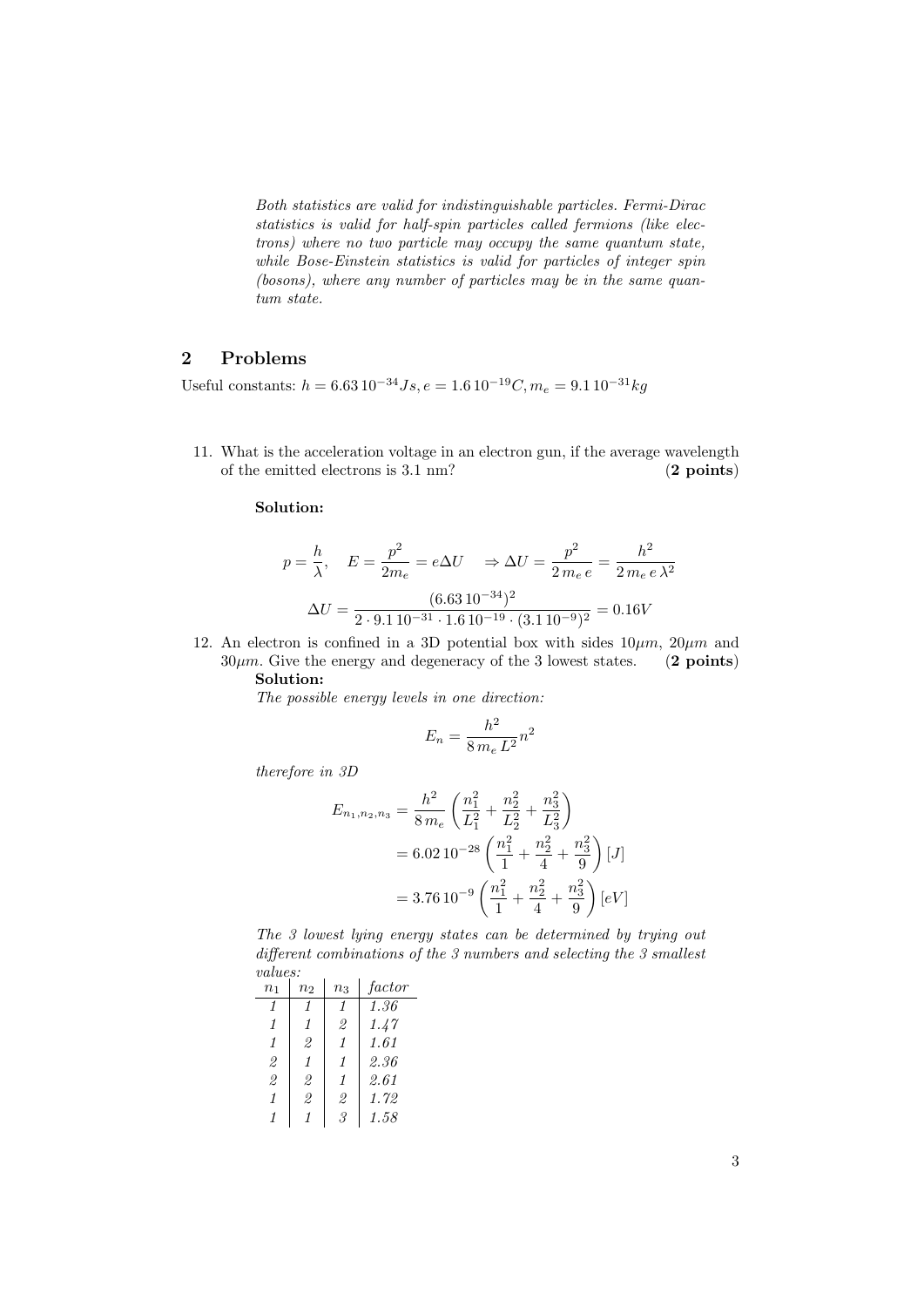From this table the indices for the 3 lowest levels are:  $(1,1,1)$ ,  $(1,1,2)$ and (1,2,1). The corresponding energies and degeneracies:

| $Energy$ level | $E(\times 10^{-28} J)$ | $E(\times 10^{-9} eV)$ | degeneracy |
|----------------|------------------------|------------------------|------------|
| $E_{111}$      | 8.20                   | 5.11                   |            |
| $E_{112}$      | 8.87                   | 5.53                   |            |
| $E_{121}$      | 12.7                   | 7.94                   |            |
| $E_{113}$      | 13.6                   | 8.46                   |            |
| $E_{122}$      | 14.7                   | 9.19                   |            |
| $E_{211}$      | 26.3                   | 16.39                  |            |
| $E_{212}$      | 28.3                   | 17.7                   |            |
| $E_{221}$      | 30.8                   | 19.2                   |            |
| $E_{222}$      | 32.8                   | 20.47                  |            |

13. An electron gun emits electrons with energies between 3.2 keV and 3.3 keV. What is the minimum uncertainty of the position of the electrons?(2 points)

Solution: Because

$$
U = \frac{p^2}{2 m_e e}
$$

$$
p = \sqrt{2 m_e e U}
$$

and

$$
\Delta p \Delta x \geq \frac{\hbar}{2}
$$

and

$$
\Delta p = p_2 - p_1 = \sqrt{2 m_e e U} - \sqrt{2 m_e e U}
$$
  
= 3.1036419 10<sup>-23</sup> - 3.0562553 10<sup>-23</sup> = 4.74 10<sup>-25</sup> kg m<sup>2</sup>/s<sup>2</sup>  

$$
\Delta x = \frac{\hbar}{2 \Delta p} = 1.11 10^{-10} m
$$

Using h/2 instead of  $\hbar/2$  would give 6.99 10<sup>-10</sup> m, while with h this would be  $1.39 10^{-9}$  m.

14. The Zeeman components of a 500 nm spectral line are 0.0116 nm apart when the magnetic field is 1.00 T. Find the  $e/m_e$  ratio for the electron from these  $data.$  (2 points)

### Solution:

The magnitude of the energy shift from the given  $\Delta\lambda$  value is

$$
\Delta E_B = h \Delta \nu = h \left( \frac{c}{\lambda_2} - \frac{c}{\lambda_1} \right) = \frac{c h}{\lambda_1 \lambda_2} (\lambda_1 - \lambda_2) = -\frac{c h \Delta \lambda}{\lambda_1 \lambda_2}
$$

Where  $\lambda_{1,2} = \lambda \pm \Delta \lambda/2$ . But  $\Delta \lambda \ll \lambda$  therefore in the denominator  $\lambda_1 \lambda_2 \approx \lambda^2$ .

$$
|\Delta E_B| = \frac{h \, c \, \Delta \lambda}{\lambda^2} = \frac{6.63 \cdot 10^{-34} \cdot 3 \cdot 10^8 \cdot 0.0116 \cdot 10^{-9}}{(500 \cdot 10^{-9})^2} = 9.22 \, 10^{-24} J
$$

For the Zeeman effect

$$
\Delta E_B = \frac{e}{2m_e} \mathbf{L} \cdot \mathbf{B}
$$